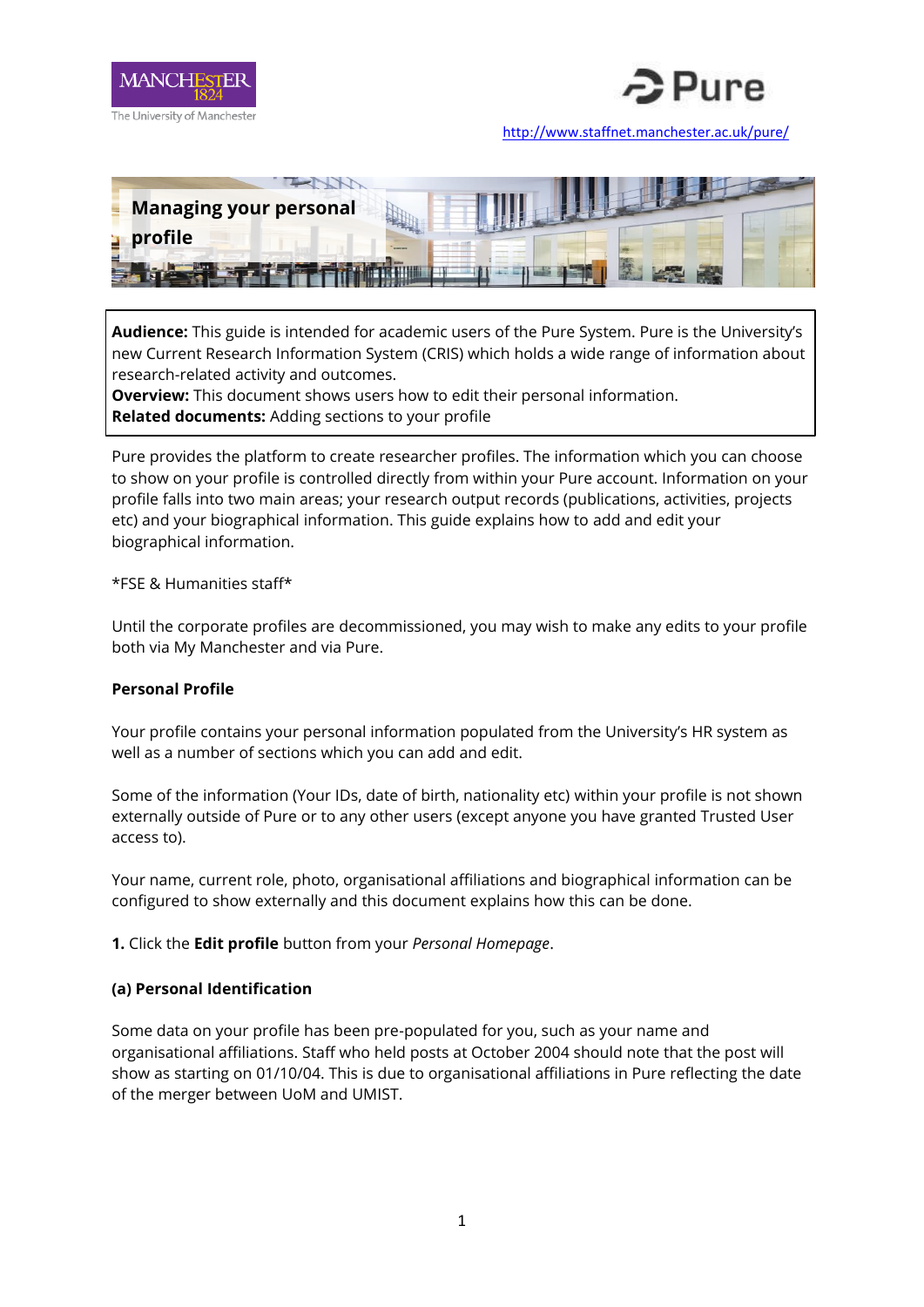



Some details are sent directly to Pure from the HR system and are not editable directly in Pure. These fields have a symbol. Please contact pure@manchester.ac.uk if you would like to change one of these fields.

## - **ORCID**

ORCID is a unique identifier number that helps distinguish you from other researchers. It has been mandated by some funding councils and is likely to be a requirement for the next REF exercise. If you do not already have an ORCID, you can register for one by clicking on the **Create or Connect your ORCID ID link**. If you have already created an ORCID and it is not shown in Pure you can add it by clicking on the **Create or Connect your ORCID ID link** and logging into ORCID with your existing ORCID credentials.

### **- Profile photos**

This section allows you to add a profile picture.

### **- Links**

This section allows you to add multiple weblinks for example to your personal website or Twitter account.

### **(b) Curriculum and research description**

This section contains any information held on your existing University profile (as at  $27<sub>th</sub> |uly$ ) which has been migrated to Pure.

Each section is editable using the edit button.

You can also add new sections and text using the **Add profile information** button.

You may also wish to read the guide '[Adding sections to your profile](http://documents.manchester.ac.uk/DocuInfo.aspx?DocID=30425)' which explains how each section of your profile is populated and how information is displayed externally.

## **(c) Organisational affiliations and contact details**

This section details your roles at the University as held in the HR system. If you identify any inaccuracies in this data please contact [pure@manchester.ac.uk](mailto:pure@manchester.ac.uk) who will liaise with HR to make any changes as required.

You can also add contact details in this section. To do so click Edit next to your primary affiliation. Under the sections entitled Physical addresses and Electronic addresses you can add a telephone number, email address and physical campus address. Please note that these details will show externally on your profile.

## **(d) Positions outside of the institution**

This section allows you to add any position not related to your current employment.